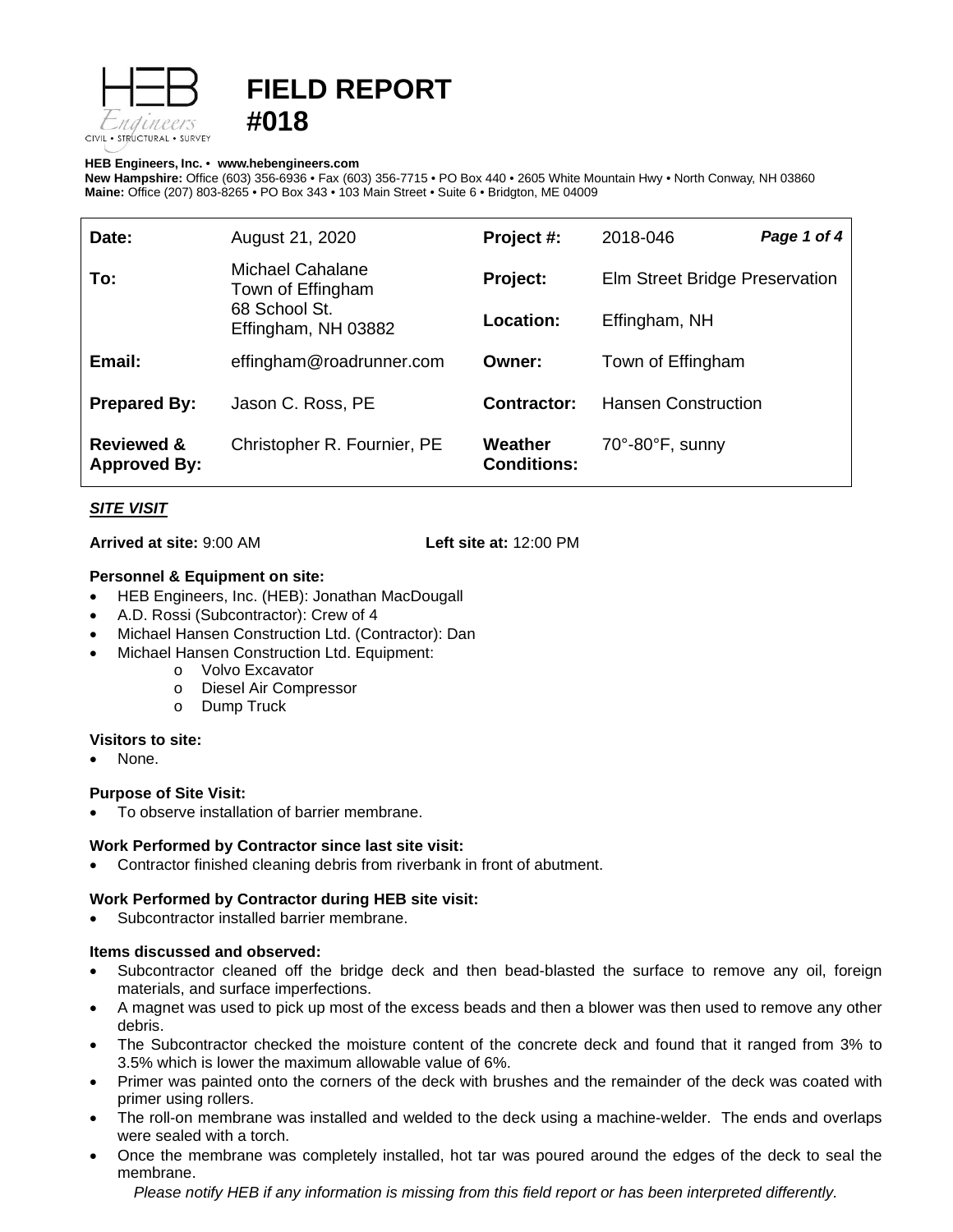*Town of Effingham August 21, 2020 <i>Elm Street Bridge, Effingham, NH Field Report #018 HEB Project #2018-046*

#### **Work Scheduled:**

• Bridge paving on Monday, August 24, 2020.

# **Outstanding Construction Issues:**

• Install containment to prevent demolition debris from falling in the river (FR #008, July 27, 2020).

#### **Next Observation:**

• Monday, August 24, 2020.

#### **Photos:**

• Taken by JCR August 21, 2020.



Photo 1: Bead-blasting the bridge-deck.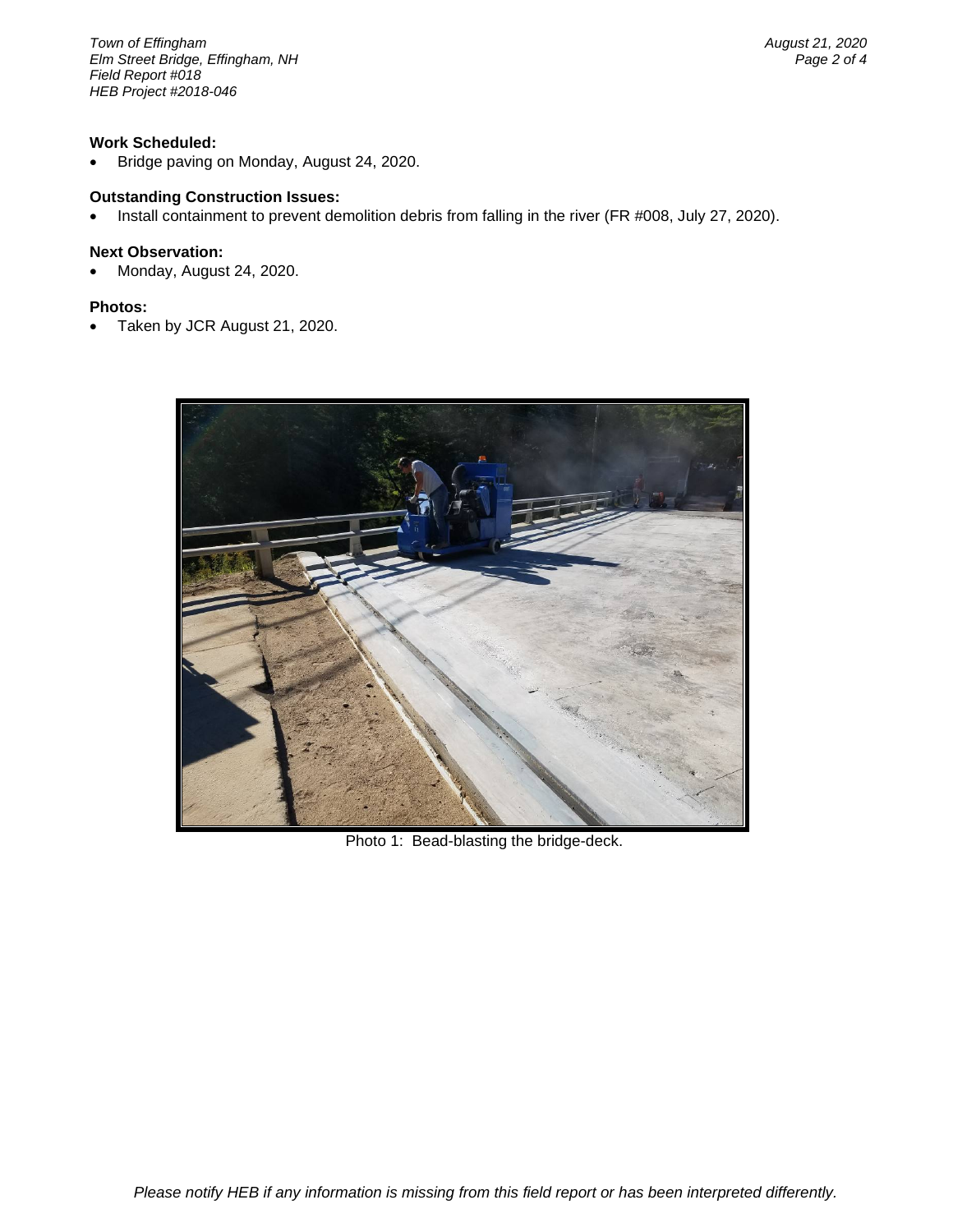

Photo 2: Installing primer coat.



Photo 3: Installing the first row of barrier membrane.